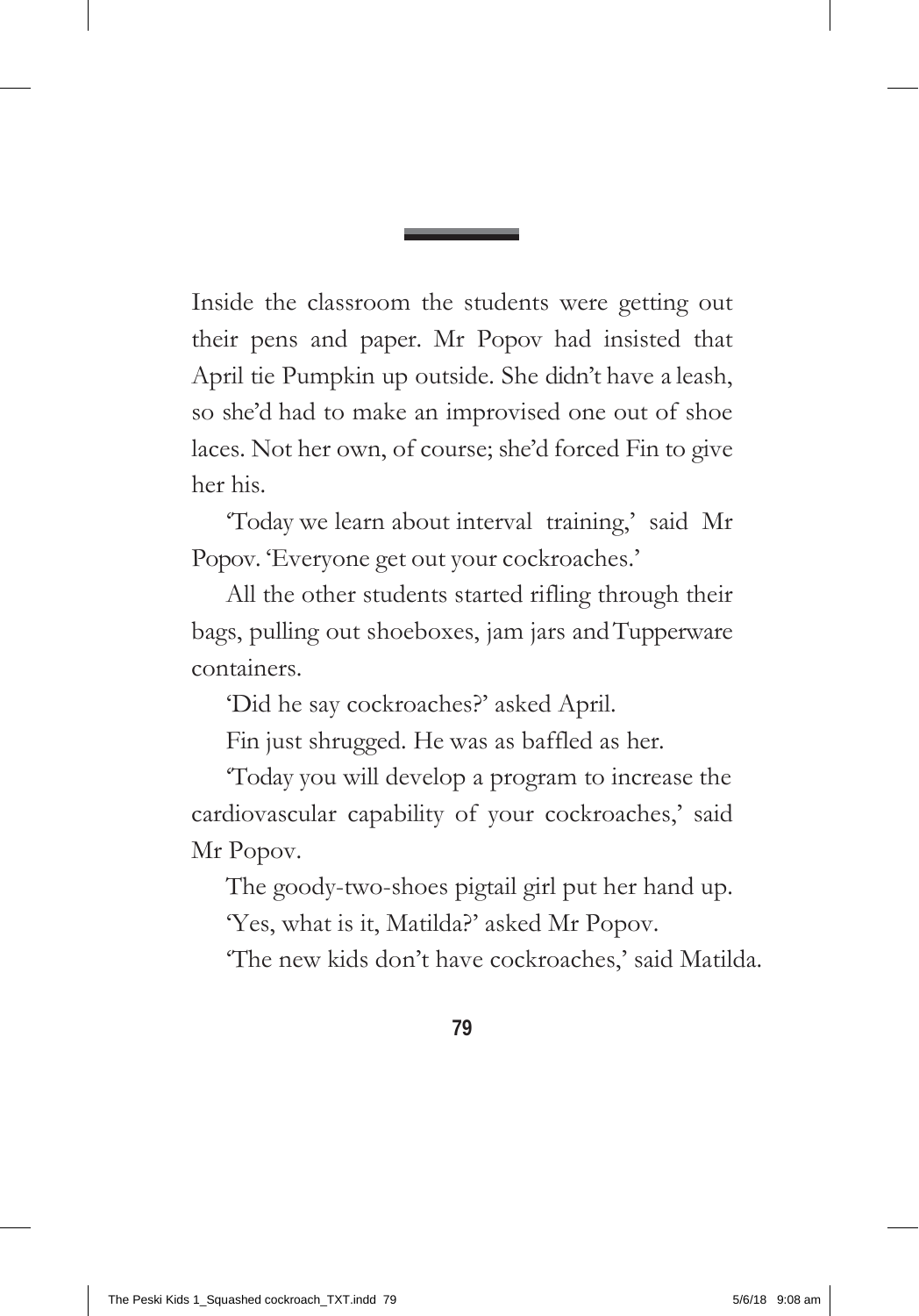Everyone looked at Fin and April.

'What?' demanded Mr Popov. 'No uniforms, no pens and now no cockroaches!'

'Come on!' exclaimed April. 'You can't have expected us to know we needed cockroaches.'

'But the race is this Saturday,' said Matilda.

The other students started muttering to themselves.

'We're not entering the race,' said Fin.

There were several gasps of shock.

Mr Popov sighed. 'Fine, you sit at the back. Observe what everyone else is doing. Just no getting in the way.'

'Aren't we supposed to be learning about *our* physical education, not the physical education of cockroaches?' asked April.

'It's analogous,' said Mr Popov. 'You apply what you learn training cockroaches to your own training.'

'I'm pretty sure this is not in the standardised curriculum,' said April.

'Well, it's in my curriculum!' yelled Mr Popov. 'Go to the back of the class.'

April and Fin watched as the other students broke up into small groups and started running their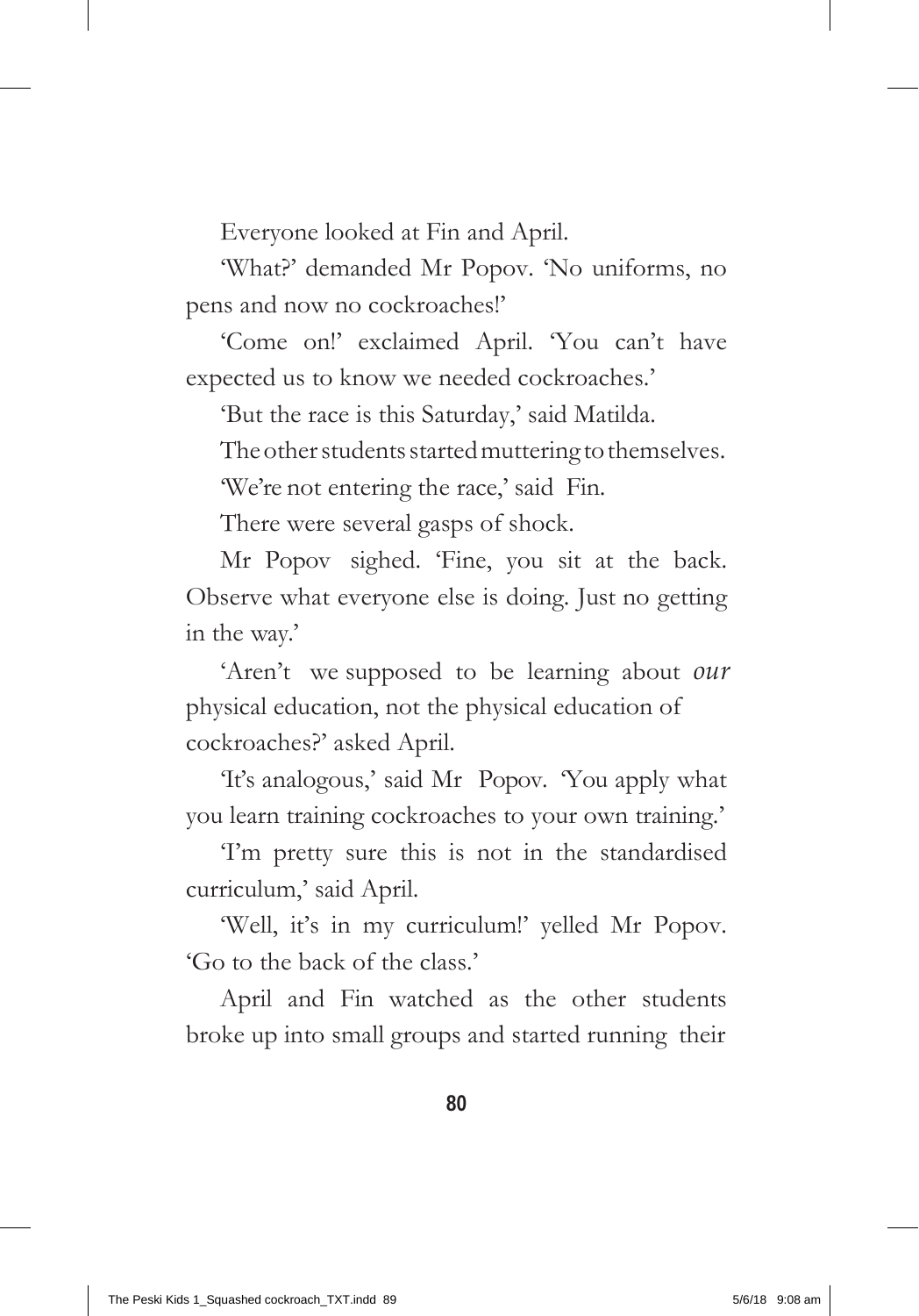cockroaches through short exercises. It was all very peculiar. One group encouraged a cockroach to run up the tube of a vacuum cleaner by luring it with a piece of old toast. Another put their cockroach in a clear plastic hamster ball then rolled it around on the floor. And yet another group had a tiny cockroachsized treadmill made out of a hand-cranked kitchen whisk.

'They're all barmy,' muttered April.

'Nutty as fruitcakes,' agreed Fin. 'But please stop telling them that. We're never going to make any friends if you're not nice to people.'

'I don't want to be friends with a bunch of cockroach lovers,' said April. 'I don't see why we can't go home to the city.'

'Because we'd be killed or kidnapped by Kolektiv agents,' stated Fin.

'Sounds less painful than sitting here watching this,' grumbled April.

At their old school there is no way the students would have cared about cockroach racing. They were all too busy being carted around a myriad of afterschool activities. And if there was ever any free time between the yoga, Brazilian jiujitsu and macramé lessons, they would have spent it staring at anelectronic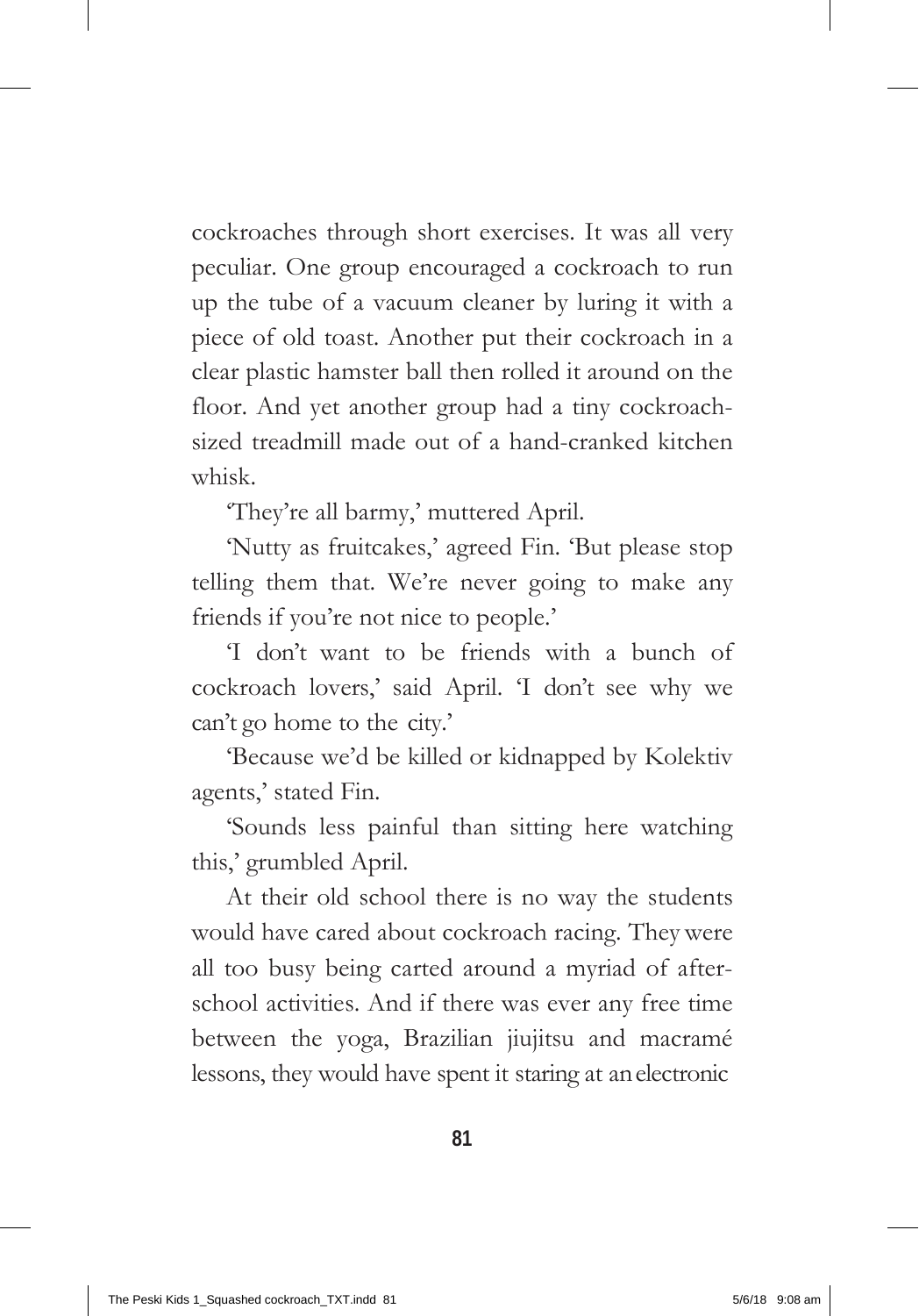device, playing a game or bullying somebody on social media (the most bloodthirsty computer game of all). There is no way they would have spent a split second looking for, catching or training an insect. Let alone a disgusting great big brown one.

After half an hour of experimenting, Mr Popov called his class to order. 'Right, we test your work. Bring your cockroaches to the front.'

Mr Popov rolled out a round mat that was two metres in diameter. Then he produced a large dish with a handle.

'Is that the lid of a wok?' asked April.

'Duh,' said Matilda. 'It's a replica of the official cockroach race ceremonial shield. We're trying to copy race conditions.'

'All competitors under the shield,' said Mr Popov. He raised one edge and the students tucked their roaches underneath. 'All right, on the count of three. One . . . two . . . THREE!'

He whipped back the lid, revealing ten cockroaches. None of them moved. The students all stared at their roaches intently.

'I can see why everyone finds this such an exciting sport,' said Aprilsarcastically.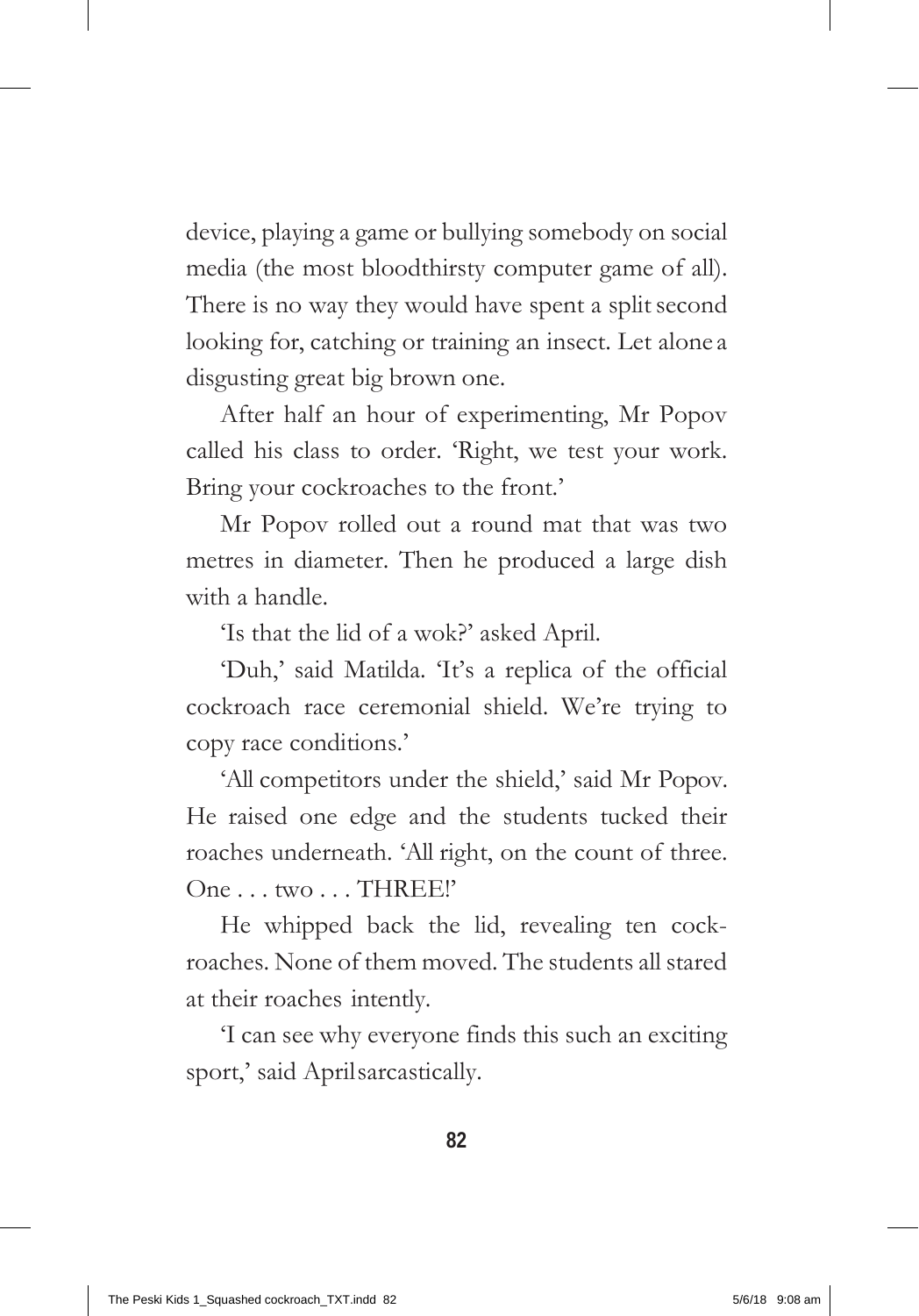'Shhh,' said several people around her.

'We're all just standing here, staring at insects,' said April. 'Why should I "shush"?'

She looked around. Everyone was watching the cockroaches. Some people seemed to be praying, others rocked anxiously and Matilda fiddled nervously with her hand.

'You'll spook the cockroaches,' whispered Darren.

'Puh-lease,' said April, but she was soon interrupted. A cockroach had started to move.

'They're off!' cried Darren.

The rest of the class started screaming too, cries of 'Come on!', 'You can do it!' and 'Run, please run!' echoed around the room.

It was all over in about two seconds. One cockroach made a start, paused, then at lightning speed scurried straight for the outer ring.

'She did it!' exclaimed Matilda, swooping forward and snatching up her roach. She fumbled it into a Tupperware container so quickly she momentarily got her sleeve caught in the lid. 'My Bertha was the fastest!'

'Congratulations,' said Mr Popov.

April snorted. 'Don't congratulate her,' she said. 'She just cheated.'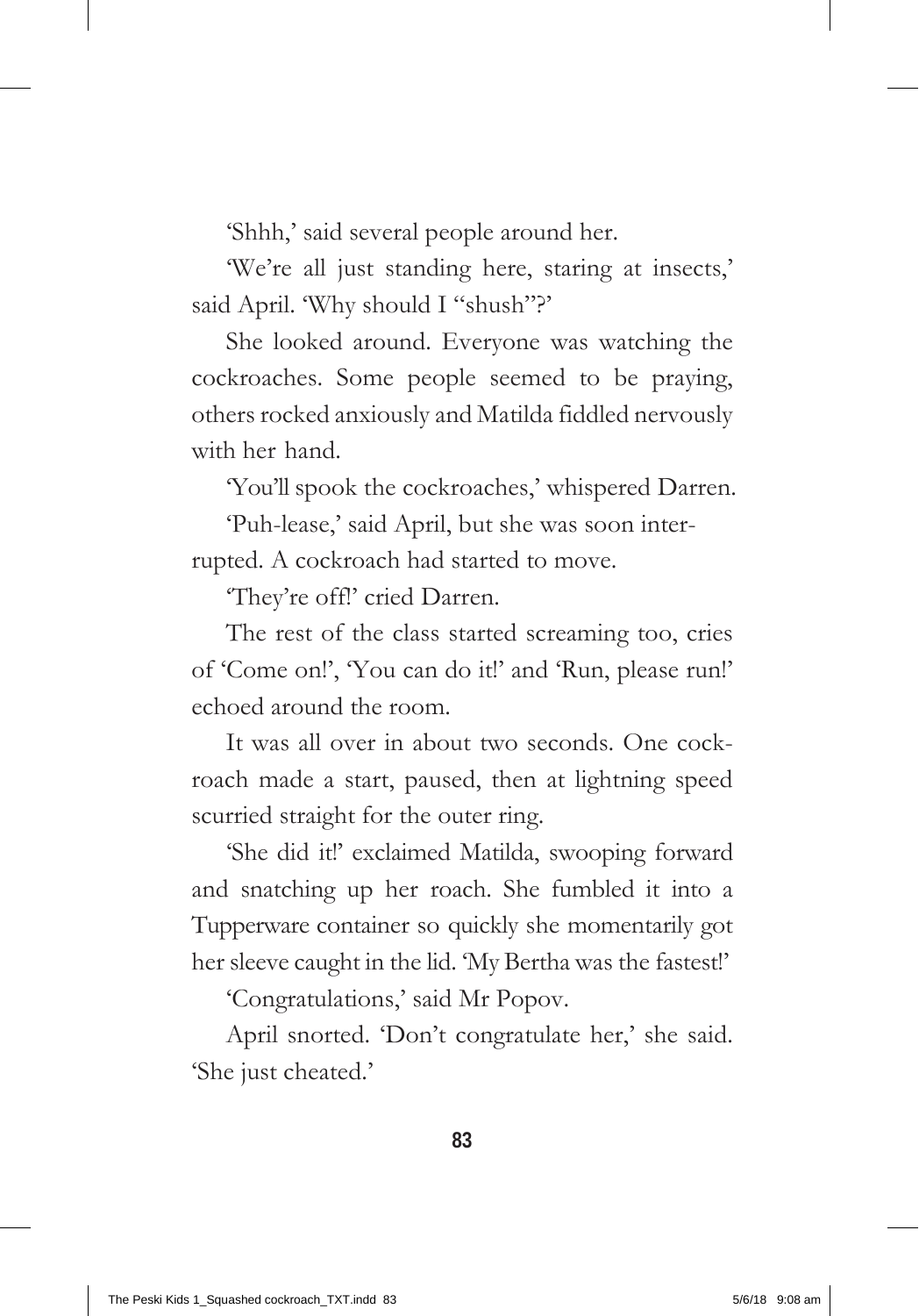'How dare you!' exclaimed Matilda.

'I dare because I'm one hundred per cent correct,' said April. 'You cheated.'

'April, please don't do this,' said Fin.

'That cockroach isn't the one that crossed the line,' said April, pointing to the roach scurrying about inside the Tupperware. 'Matilda swapped it out. I saw her. She has another one up hersleeve.'

'That's ridiculous,' said Mr Popov. 'This is just a class exercise. There's no motive to cheat.'

'There is if you want to practise cheating for the big race on Saturday,' argued April.

People were starting to look less contemptuously at April and more contemptuously at Matilda now.

'She's making it up!' accused Matilda. 'She's new and she's got no friends. She's got no proof.'

'But the proof is right there, up your sleeve,' said April. 'The original cockroach must still be in there. I saw you hide something up your cuff.'

'I did not,' said Matilda.

'We'llsoonsee,'saidApril.Andwiththat, she finally got to do something physical in physical education. She leapt on Matilda. All the other students stepped out of the way so April had no trouble getting hold of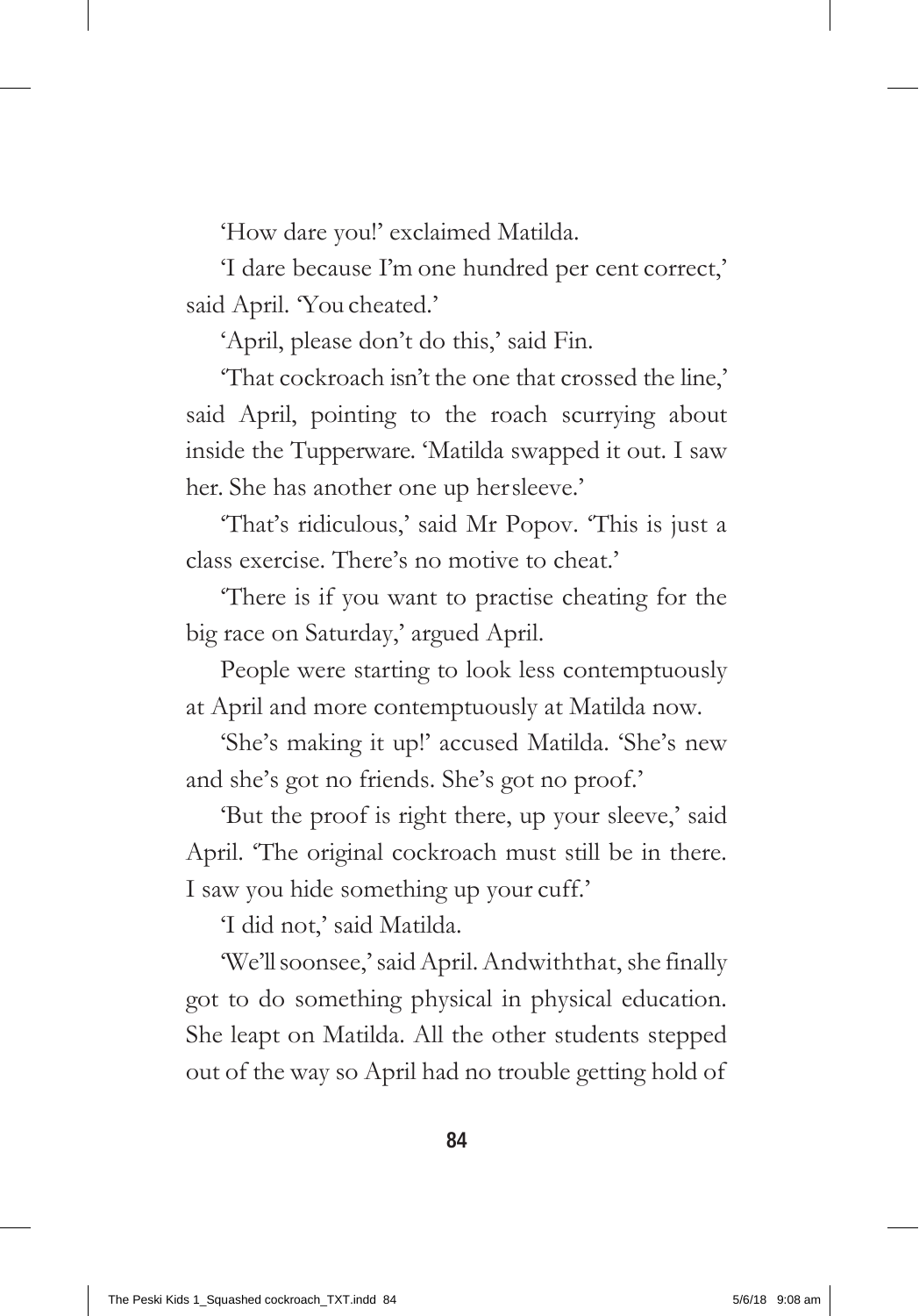her. Matilda tried to fight her off, but April had a firm grip on her cuff. Eventually both girls pulled so hard, the entire sleeve tore off in April's hands.

'What have we got here?' said April, looking inside. 'Aha!' She pulled out a small plastic tube, the type vitamin tablets come in, and removed the lid. 'A cosy little bedroom for acockroach.'

April shook it out. The cockroach and a small push-button fell into her hand.

'Hey, that's not a normal cockroach,' said Darren.

'Everything's abnormal here in Currawong,' said April.

'No, there's something not right about it,' said Animesh, a stocky boy whose cockroach had come second in the race.

'Give me a look,' said Fin. He picked up the cockroach. It's not a cockroach at all!' he cried. It's a robot!'

There were gasps from the rest of the class.

'Look,' said Fin. 'You can see the metal hinges on the legs. And right there is the cover for the battery.'

'And that button is the remote control she used to operate it,' said April.

Matilda burst into tears. 'I'm so sorry. I just really wanted to win.'